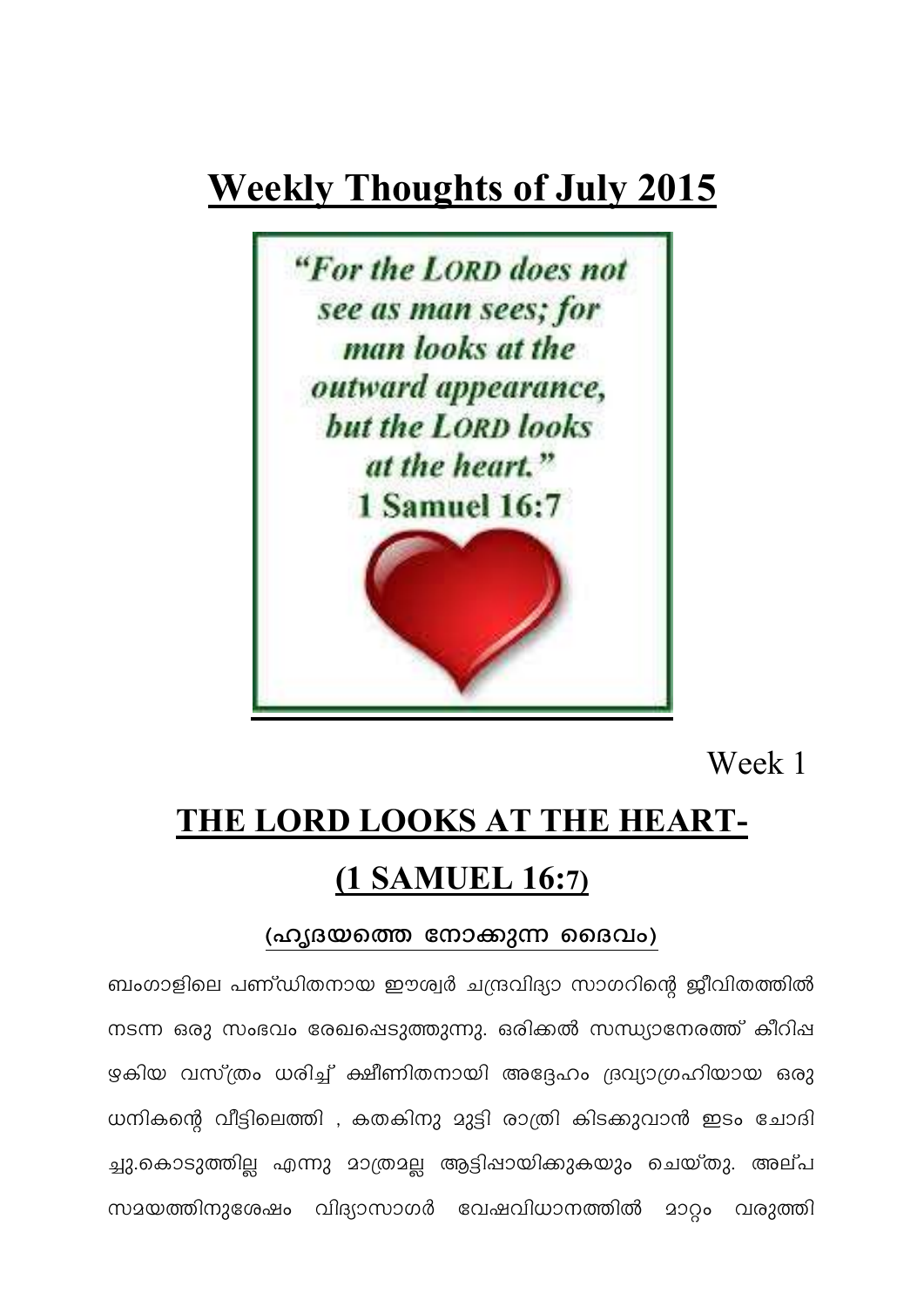നാട്ടിലെ സത്രമന്വേഷിക്കാനെന്ന ഭാവത്തിൽ കതകിനുമുട്ടി. ഒരു ധനി കനെ കണ്ട സന്തോഷത്തിൽ നല്ല വാടക ഈടാക്കാം എന്ന പ്രതീക്ഷയിൽ ആ ദ്രവ്യാഗ്രഹി തന്റെ വീട്ടിൽ ഒരു മുറി മാത്രമല്ല ഭക്ഷണവും ഒരുക്കി. ഊണുദേശയിലെത്തിയ അദ്ദേഹം ഭക്ഷണസാധനങ്ങൾ പെറുക്കി കീശയി ലിട്ടു. കാരണം ചോദിച്ചപ്പോൾ തന്റെ മേൽകുപ്പായം മാറ്റി അദ്ദേഹം പറഞ്ഞു ഞാൻ ദരിദ്രന്റെ വേഷത്തിൽ വന്നപ്പോൾ നിങ്ങളെന്നെ സ്വീകരി ച്ചില്ല സമ്പന്നനായി വന്നപ്പോൾ സ്വീകരിക്കുക മാത്രമല്ല സൽക്കരിക്കുകയും ചെയ്തു.ഈ ആഹാരങ്ങൾ എനിക്കല്ല എന്റെ വിലകൂടിയ വസ്ത്രത്തിനു ള്ളതാണ്. അതുകൊണ്ടാണ് ഞാൻ അവ കുപ്പായക്കീശയിൽ നിക്ഷേപിച്ച ത്.

ശൗലീന്റെ വീഴ്ചയെ തുടർന്ന് താൻ കണ്ടു വച്ച രാജാവ് ആരുടെ മകൻ എന്ന് ദൈവം ശമുവേൽ പ്രവാചകനോട് അറിയിച്ചിരുന്നു. എന്നാൽ അഭിഷേകം ചെയ്യുവാൻ പുറപ്പെടുമ്പോഴും അത് ആര് എന്ന് പറയാഞ്ഞതിനാൽ പ്രവാചകന് തെറ്റ് സംഭവിക്കുന്നു.  $Read$  1 ശമു $:(16:5-8)$ . ദൈവം ഒരു മനുഷ്യന്റെ രൂപഭാവങ്ങൾക്കും , ബാഹ്യപ്രകൃതികൾക്കും വലിയ പ്രധാന്യം കൊടുക്കുന്നില്ല. യഹോവ ഒരു വന്റെ ഹൃദയത്തെയാണ് നോക്കുന്നത്.

ഇന്ന് ഹൃദയത്തിൽ കപടതയും വഞ്ചനയുമുള്ളവരാണ് അധികം ആളുകളും. ഈ ഹൃദയങ്ങളെ ചികിത്സിക്കുവാൻ നിയമത്തിനോ , മനു ഷ്യനോ സാദ്ധ്യമല്ല. യഹോവയ്ക്കു മാത്രമേ അതിന് കഴിയുകയുള്ളു. അതുകൊണ്ടാണ് യിരെമ്യാ പ്രവാചകൻ പറയുന്നത് ''യഹോവേ ! എന്നെ സൗഖ്യമാക്കേണമേ എന്നാൽ ഞാൻ സൗഖ്യമാകും.'' എന്ന് അതിനാദ്യം വേണ്ടത് നമ്മുടെ സൗന്ദര്യമോ, വിദ്യാഭ്യാസമോ, സമ്പത്തോ , പൊക്കമോ,